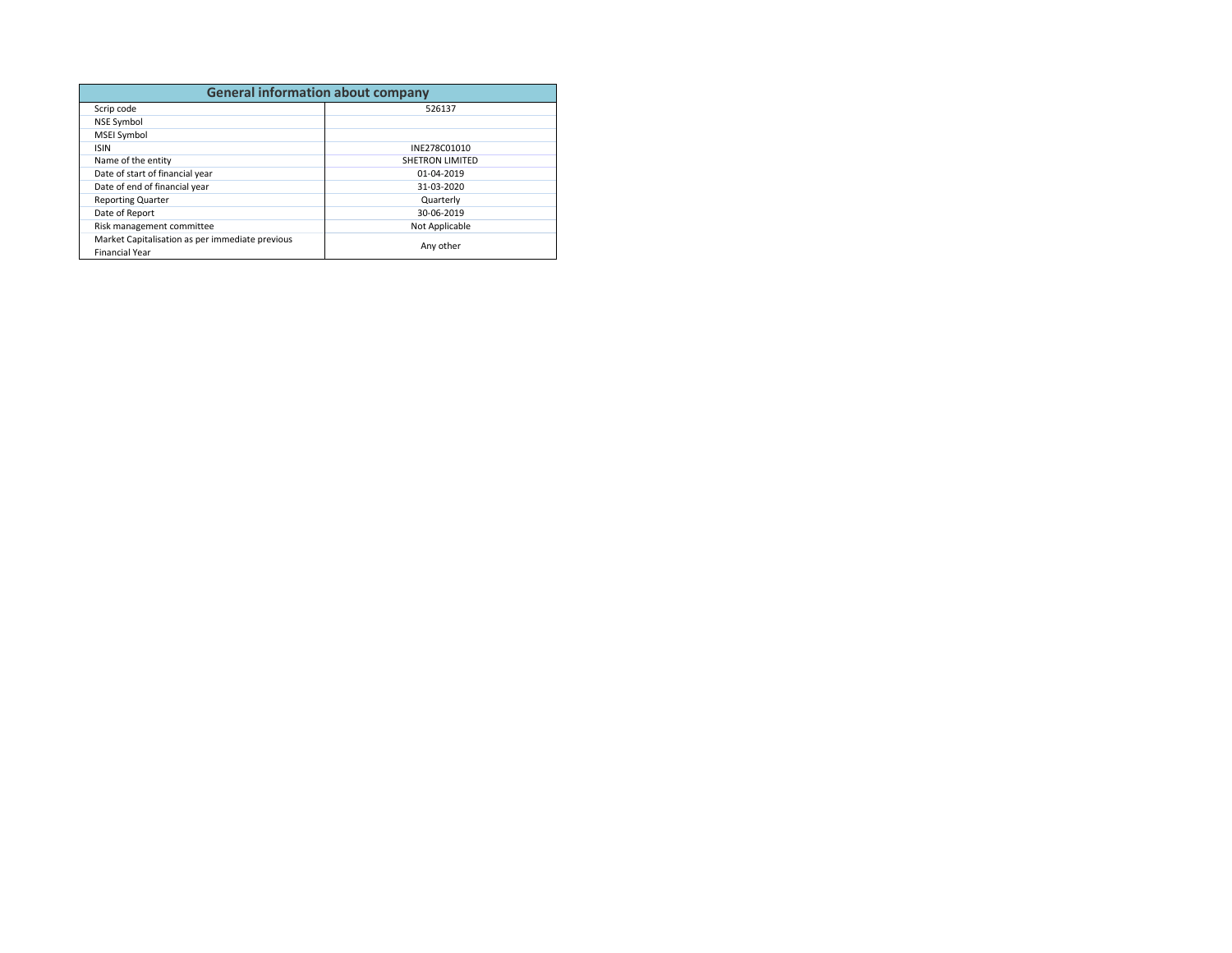|                | Disclosure of notes on composition of board of directors explanatory |                                                                                      |            |                   |                                 |  |  |  |
|----------------|----------------------------------------------------------------------|--------------------------------------------------------------------------------------|------------|-------------------|---------------------------------|--|--|--|
|                | Wether the listed entity has a Regular Chairperson                   |                                                                                      |            |                   |                                 |  |  |  |
|                |                                                                      | Is there any change in information of board of directors compare to previous quarter |            |                   |                                 |  |  |  |
|                |                                                                      | Whether Chairperson is related to MD or CEO                                          |            |                   |                                 |  |  |  |
|                | Sr Title (Mr / Ms)                                                   | <b>Name of the Director</b>                                                          |            |                   | <b>DIN</b>                      |  |  |  |
|                |                                                                      |                                                                                      |            |                   |                                 |  |  |  |
|                |                                                                      |                                                                                      |            |                   |                                 |  |  |  |
| 1              | Mr                                                                   | DIVAKAR SANKU SHETTY                                                                 | AAJPS9636B |                   | 00432755 Executive Director     |  |  |  |
| 2              | Mr                                                                   | KARTIK MANOHAR NAYAK                                                                 | ABEPN0021D |                   | 00477686 Executive Director     |  |  |  |
| 3              | Mr                                                                   | PRAVEEN VITTAL MALLY                                                                 | AANPM3902G |                   | 00798354 Executive Director     |  |  |  |
|                |                                                                      |                                                                                      |            |                   | Non-Executive - Independent     |  |  |  |
| 4              | Mr                                                                   | BABUGOWDA SANGANAGOWDA PATIL                                                         | AAMPP4745P | 00061959          | <b>Director</b>                 |  |  |  |
|                |                                                                      |                                                                                      |            |                   | Non-Executive - Independent     |  |  |  |
| 5              | Mr                                                                   | PURSHOTAM SHASTRI                                                                    | AGTPS1841C | 02199254 Director |                                 |  |  |  |
|                |                                                                      |                                                                                      |            |                   | Non-Executive - Independent     |  |  |  |
| 6              | Mr                                                                   | <b>MOHAN NARAYAN MENON</b>                                                           | ACLPM6838R | 02838483 Director |                                 |  |  |  |
|                |                                                                      |                                                                                      |            |                   | Non-Executive - Independent     |  |  |  |
| $\overline{7}$ | Mr                                                                   | NARENDRA MAIRPADY                                                                    | ACNPN2417M | 00536905          | Director                        |  |  |  |
|                |                                                                      |                                                                                      |            |                   | Non-Executive - Non Independent |  |  |  |
| 8              | <b>Mrs</b>                                                           | YASHODA DIVAKAR SHETTY                                                               | AAQPS4696E | 00798116 Director |                                 |  |  |  |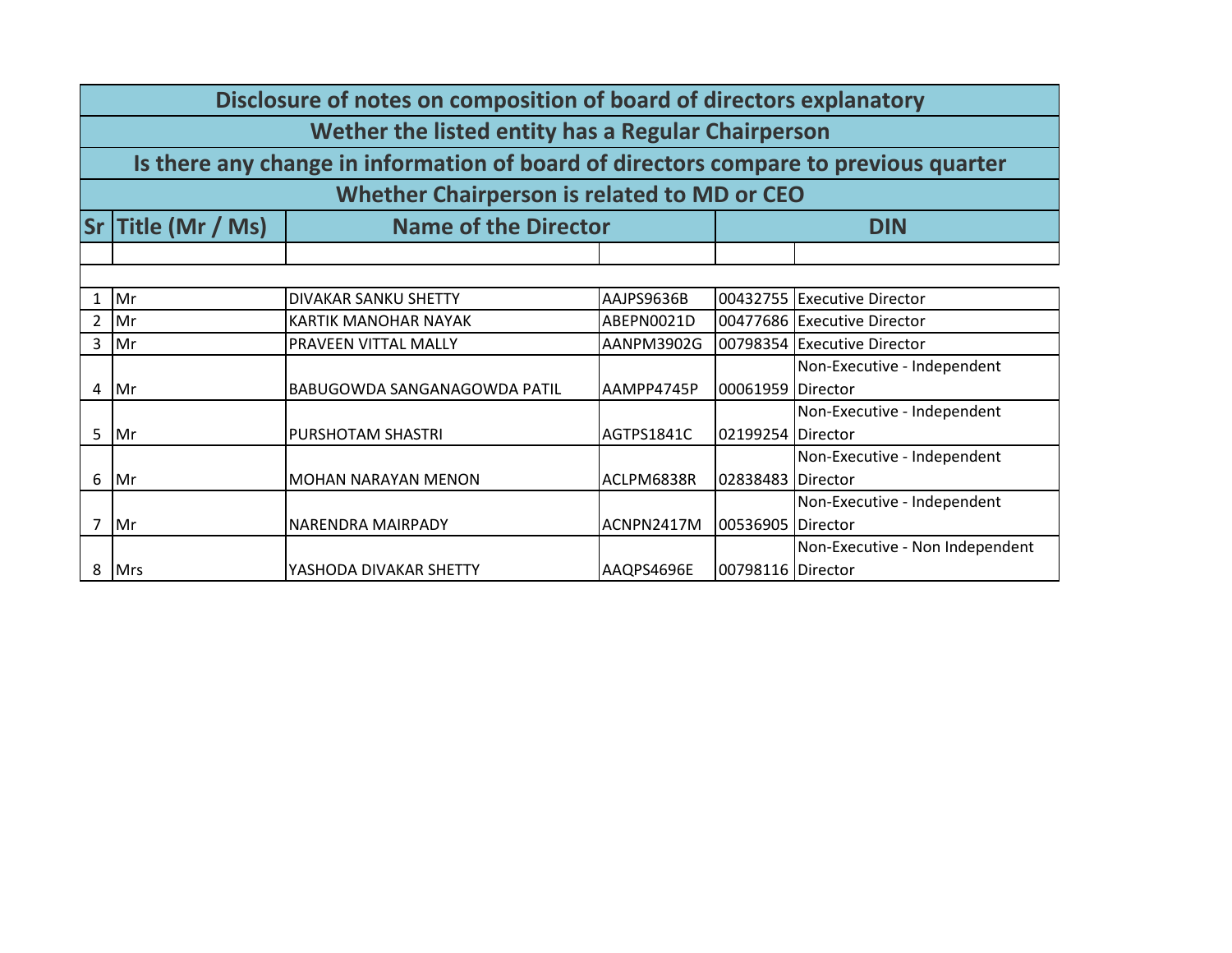|                                                                                            | <b>Annexure-I (Audit Committee)</b> |                                                              |                                |                            |            |  |  |
|--------------------------------------------------------------------------------------------|-------------------------------------|--------------------------------------------------------------|--------------------------------|----------------------------|------------|--|--|
|                                                                                            |                                     | <b>Whether the Audit Committee has a Regular Chairperson</b> |                                |                            | <b>Yes</b> |  |  |
| <b>DIN Number Name of Committee members</b><br><b>Category 1 of directors</b><br><b>Sr</b> |                                     |                                                              | <b>Category 2 of directors</b> | <b>Date of Appointment</b> |            |  |  |
|                                                                                            |                                     |                                                              | Non-Executive - Independent    |                            | 10-04-2009 |  |  |
|                                                                                            | 00061959                            | <b>BABUGOWDA SANGANAGOWDA PATIL</b>                          | <b>Director</b>                | Chairperson                |            |  |  |
|                                                                                            | 00432755                            | <b>DIWAKAR SANKU SHETTY</b>                                  | <b>Executive Director</b>      | Member                     | 30-05-2017 |  |  |
|                                                                                            |                                     |                                                              | Non-Executive - Independent    |                            | 30-05-2017 |  |  |
|                                                                                            | 02199254                            | <b>PURSHOTAM SHASTRI</b>                                     | Director                       | Member                     |            |  |  |
|                                                                                            |                                     |                                                              | Non-Executive - Independent    |                            |            |  |  |
| $\overline{a}$                                                                             | 02838483                            | IMOHAN NARAYAN MENON                                         | Director                       | Member                     | 30-05-2017 |  |  |
|                                                                                            |                                     |                                                              |                                |                            |            |  |  |

|           | <b>Annexure-I (Nomination and Remuneration Committee)</b>                                                                                     |                                                                             |                             |               |            |  |  |
|-----------|-----------------------------------------------------------------------------------------------------------------------------------------------|-----------------------------------------------------------------------------|-----------------------------|---------------|------------|--|--|
|           |                                                                                                                                               | Whether the Nomination and remuneration committee has a Regular Chairperson |                             |               | <b>Yes</b> |  |  |
| <b>Sr</b> | <b>DIN Number Name of Committee members</b><br><b>Category 1 of directors</b><br><b>Category 2 of directors</b><br><b>Date of Appointment</b> |                                                                             |                             |               |            |  |  |
|           |                                                                                                                                               |                                                                             | Non-Executive - Independent |               | 30-10-2014 |  |  |
|           | 00061959                                                                                                                                      | BABUGOWDA SANGANAGOWDA PATIL                                                | <b>Director</b>             | Chairperson   |            |  |  |
|           | 00432755                                                                                                                                      | <b>DIVAKAR SANKU SHETTY</b>                                                 | <b>Executive Director</b>   | Member        | 30-10-2014 |  |  |
|           |                                                                                                                                               |                                                                             | Non-Executive - Independent |               | 02-02-2015 |  |  |
|           | 02199254                                                                                                                                      | PURSHOTAM SHASTRI                                                           | <b>Director</b>             | <b>Member</b> |            |  |  |
|           |                                                                                                                                               |                                                                             | Non-Executive - Independent |               | 30-05-2017 |  |  |
|           | 02838483                                                                                                                                      | MOHAN NARAYAN MENON                                                         | <b>Director</b>             | Member        |            |  |  |

|                                                                                            | <b>Annexure-I (Stakeholder Relationship Committee)</b> |                                                                           |                             |             |            |  |
|--------------------------------------------------------------------------------------------|--------------------------------------------------------|---------------------------------------------------------------------------|-----------------------------|-------------|------------|--|
|                                                                                            |                                                        | Whether the Stakeholders Relationship Committee has a Regular Chairperson |                             | <b>Yes</b>  |            |  |
| <b>Sr</b><br><b>DIN Number Name of Committee members</b><br><b>Category 1 of directors</b> |                                                        | <b>Category 2 of directors</b>                                            | <b>Date of Appointment</b>  |             |            |  |
|                                                                                            |                                                        |                                                                           | Non-Executive - Independent |             | 30-10-2006 |  |
|                                                                                            | 00061959                                               | BABUGOWDA SANGANAGOWDA PATIL                                              | <b>Director</b>             | Chairperson |            |  |
|                                                                                            | 00432755                                               | <b>DIVAKAR SANKU SHETTY</b>                                               | <b>Executive Director</b>   | Member      | 10-04-2009 |  |
|                                                                                            | 00477686                                               | KARTIK MANOHAR NAYAK                                                      | <b>Executive Director</b>   | Member      | 30-10-2006 |  |
| 4                                                                                          |                                                        |                                                                           |                             |             |            |  |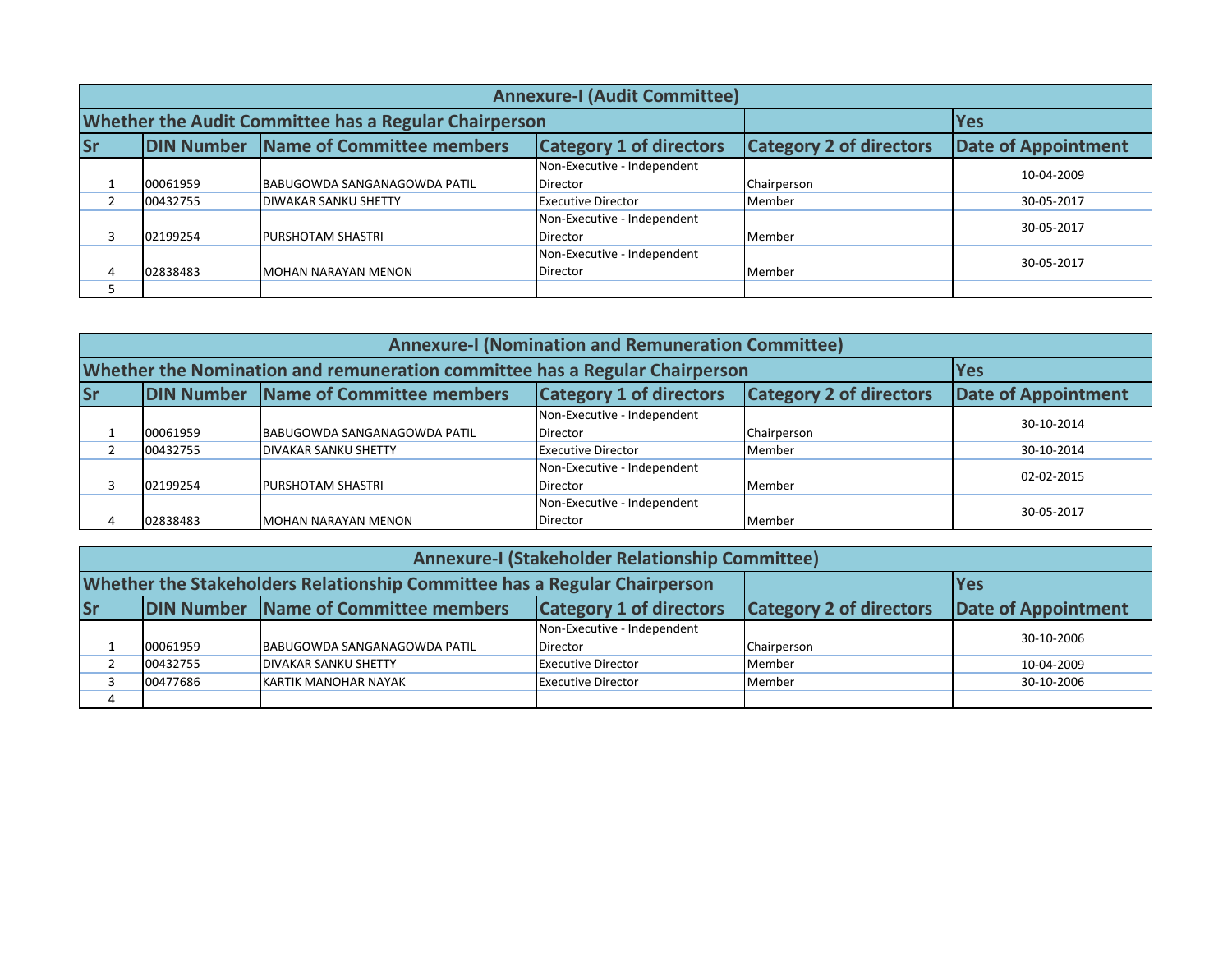|                                                                                                                                                                                                                                                  | <b>Annexure 1</b>                    |                                                                  |                                                            |                                              |                                                                        |  |  |  |  |  |
|--------------------------------------------------------------------------------------------------------------------------------------------------------------------------------------------------------------------------------------------------|--------------------------------------|------------------------------------------------------------------|------------------------------------------------------------|----------------------------------------------|------------------------------------------------------------------------|--|--|--|--|--|
| III.                                                                                                                                                                                                                                             | <b>Meeting of Board of Directors</b> |                                                                  |                                                            |                                              |                                                                        |  |  |  |  |  |
|                                                                                                                                                                                                                                                  |                                      | Disclosure of notes on meeting of board of directors explanatory |                                                            |                                              |                                                                        |  |  |  |  |  |
| Date(s) of meeting<br>(Enter dates of Previous<br>Date(s) of meeting (if<br>Maximum gap between any two<br>Sr<br>any) in the previous<br>quarter and Current<br>consecutive (in number of days)<br>quarter in chronological<br>quarter<br>order) |                                      | Notes for not<br>providing Date                                  | Whether<br>requirem<br>ent of<br>Quorum<br>met<br>(Yes/No) | Number<br>of<br><b>Directors</b><br>present* | No. of<br>Independent<br><b>Directors</b><br>attending the<br>meeting* |  |  |  |  |  |
|                                                                                                                                                                                                                                                  |                                      |                                                                  |                                                            |                                              |                                                                        |  |  |  |  |  |
|                                                                                                                                                                                                                                                  |                                      |                                                                  |                                                            |                                              |                                                                        |  |  |  |  |  |
|                                                                                                                                                                                                                                                  |                                      | 29-01-2019                                                       |                                                            |                                              | Yes                                                                    |  |  |  |  |  |
|                                                                                                                                                                                                                                                  |                                      | 17-04-2019                                                       | 77                                                         |                                              | Yes                                                                    |  |  |  |  |  |
|                                                                                                                                                                                                                                                  |                                      | 20-05-2019                                                       | 32                                                         |                                              | Yes                                                                    |  |  |  |  |  |

| <b>Annexure 1</b> |                          |                                                                                                             |                                                                |                                                          |                                                |                                                |                                           |                                                                        |                                 |
|-------------------|--------------------------|-------------------------------------------------------------------------------------------------------------|----------------------------------------------------------------|----------------------------------------------------------|------------------------------------------------|------------------------------------------------|-------------------------------------------|------------------------------------------------------------------------|---------------------------------|
|                   |                          |                                                                                                             | <b>Meeting of Committees</b><br>IV.                            |                                                          |                                                |                                                |                                           |                                                                        |                                 |
|                   |                          |                                                                                                             |                                                                | Disclosure of notes on meeting of committees explanatory |                                                |                                                |                                           |                                                                        |                                 |
| Sr                | <b>Name of Committee</b> | Date(s) of meeting<br>(Enter dates of Previous<br>quarter and Current<br>quarter in chronological<br>order) | Maximum gap between any two<br>consecutive (in number of days) | Name of other<br>committee                               | Reson for requirem<br>not<br>providing<br>date | Whether<br>ent of<br>Quorum<br>met<br>(Yes/No) | Number of<br><b>Directors</b><br>present* | No. of<br>Independent<br><b>Directors</b><br>attending the<br>meeting* | Reson for not<br>providing date |
|                   |                          |                                                                                                             |                                                                |                                                          |                                                |                                                |                                           |                                                                        |                                 |
|                   |                          |                                                                                                             |                                                                |                                                          |                                                |                                                |                                           |                                                                        |                                 |
|                   | <b>Audit Committee</b>   | 29-01-2019                                                                                                  |                                                                |                                                          |                                                | Yes                                            |                                           |                                                                        |                                 |
|                   | Nomination and           |                                                                                                             |                                                                |                                                          |                                                |                                                |                                           |                                                                        |                                 |
|                   | remuneration             |                                                                                                             |                                                                |                                                          |                                                |                                                |                                           |                                                                        |                                 |
|                   | committee                | 17-04-2019                                                                                                  | 77                                                             |                                                          |                                                | Yes                                            |                                           |                                                                        |                                 |
|                   | <b>Audit Committee</b>   | 20-05-2019                                                                                                  | 32                                                             |                                                          |                                                | Yes                                            |                                           |                                                                        |                                 |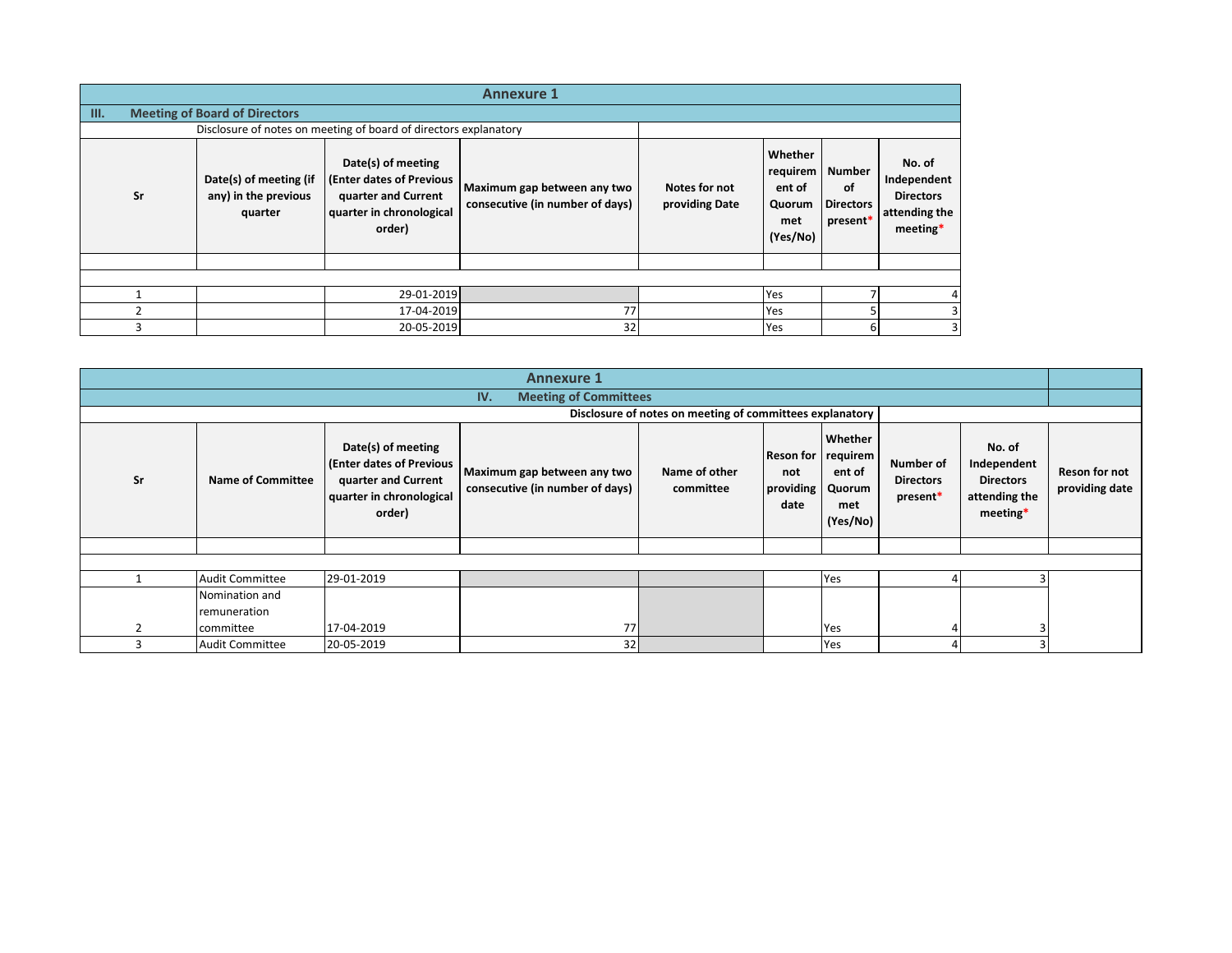|                            | <b>Annexure 1</b>                                                                                                                                                                                                     |                            |
|----------------------------|-----------------------------------------------------------------------------------------------------------------------------------------------------------------------------------------------------------------------|----------------------------|
| <b>Affirmations</b><br>VI. |                                                                                                                                                                                                                       |                            |
| Sr                         | <b>Subject</b>                                                                                                                                                                                                        | Compliance status (Yes/No) |
| $\mathbf{1}$               | The composition of Board of Directors is in terms of SEBI (Listing obligations and disclosure<br>requirements) Regulations, 2015                                                                                      | Yes                        |
| $\overline{2}$             | The composition of the following committees is in terms of SEBI(Listing obligations and disclosure<br>requirements) Regulations, 2015<br>a. Audit Committee                                                           | Yes                        |
| 3                          | The composition of the following committees is in terms of SEBI(Listing obligations and disclosure<br>requirements) Regulations, 2015.<br>b. Nomination & remuneration committee                                      | <b>Yes</b>                 |
| 4                          | The composition of the following committees is in terms of SEBI(Listing obligations and disclosure<br>requirements) Regulations, 2015.<br>c. Stakeholders relationship committee                                      | <b>Yes</b>                 |
| 5                          | The composition of the following committees is in terms of SEBI(Listing obligations and disclosure<br>requirements) Regulations, 2015.<br>d. Risk management committee<br>(applicable to the top 100 listed entities) | <b>NA</b>                  |
| 6                          | The committee members have been made aware of their powers, role and responsibilities as<br>specified in SEBI (Listing obligations and disclosure requirements) Regulations, 2015.                                    | <b>Yes</b>                 |
| 7                          | The meetings of the board of directors and the above committees have been conducted in the<br>manner as specified in SEBI (Listing obligations and disclosure requirements) Regulations, 2015.                        | Yes                        |
| 8                          | This report and/or the report submitted in the previous quarter has been placed before Board of<br>Directors.                                                                                                         | Yes                        |
| 9                          | Any comments/observations/advice of Board of Directors may be mentioned here:                                                                                                                                         |                            |